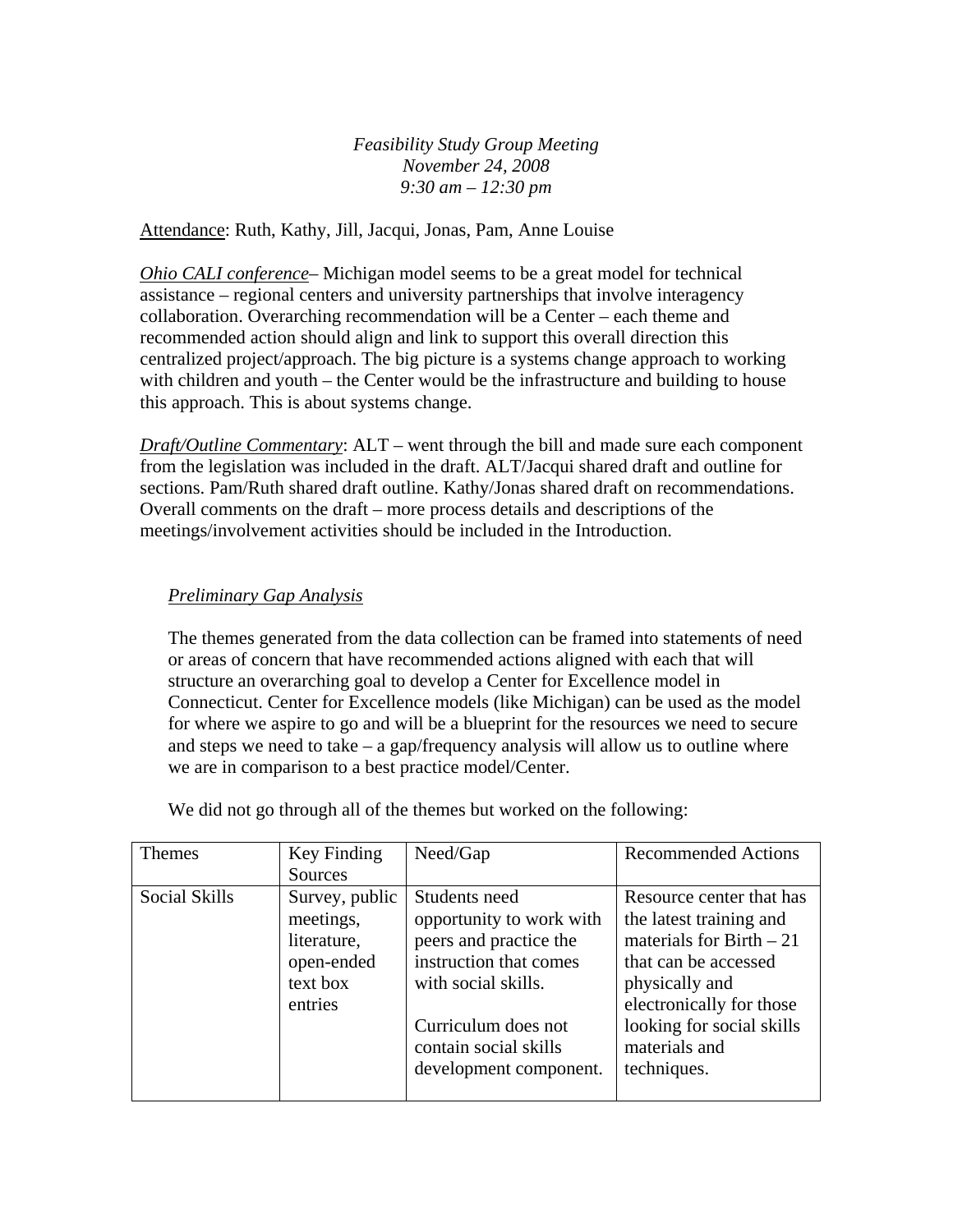|                               | Hidden curriculum that<br>students miss – need for<br>the curriculum and<br>teaching tools to work<br>with students to address<br>challenges that come<br>with the hidden<br>curriculum.                          |                                                                                |
|-------------------------------|-------------------------------------------------------------------------------------------------------------------------------------------------------------------------------------------------------------------|--------------------------------------------------------------------------------|
|                               | Secondary level students<br>have much different<br>needs than the early and<br>middle childhood and<br>school personnel are<br>unaware of ways to<br>support in this area.                                        |                                                                                |
| Communication                 |                                                                                                                                                                                                                   |                                                                                |
| <b>Behavior</b>               |                                                                                                                                                                                                                   |                                                                                |
| Management                    |                                                                                                                                                                                                                   |                                                                                |
| Understanding<br>the Spectrum | Lack of general core of<br>knowledge about ASD as<br>a developmental<br>disability.                                                                                                                               | Common principles for<br>supporting students that<br>all schools are aware of. |
|                               | Do not understand<br>universal intervention<br>and support strategies to<br>meet the individual needs<br>of children and youth<br>with ASD/DD.                                                                    |                                                                                |
| Well-functioning<br>Teams     |                                                                                                                                                                                                                   |                                                                                |
|                               | New teachers unclear on<br>how to work with<br>paraprofessionals                                                                                                                                                  |                                                                                |
|                               | Other agencies will be<br>working with<br>paraprofessionals in the<br>IHE and community-<br>based settings (as<br>students transition into<br>adulthood) and need to<br>have a consistent<br>understanding of how |                                                                                |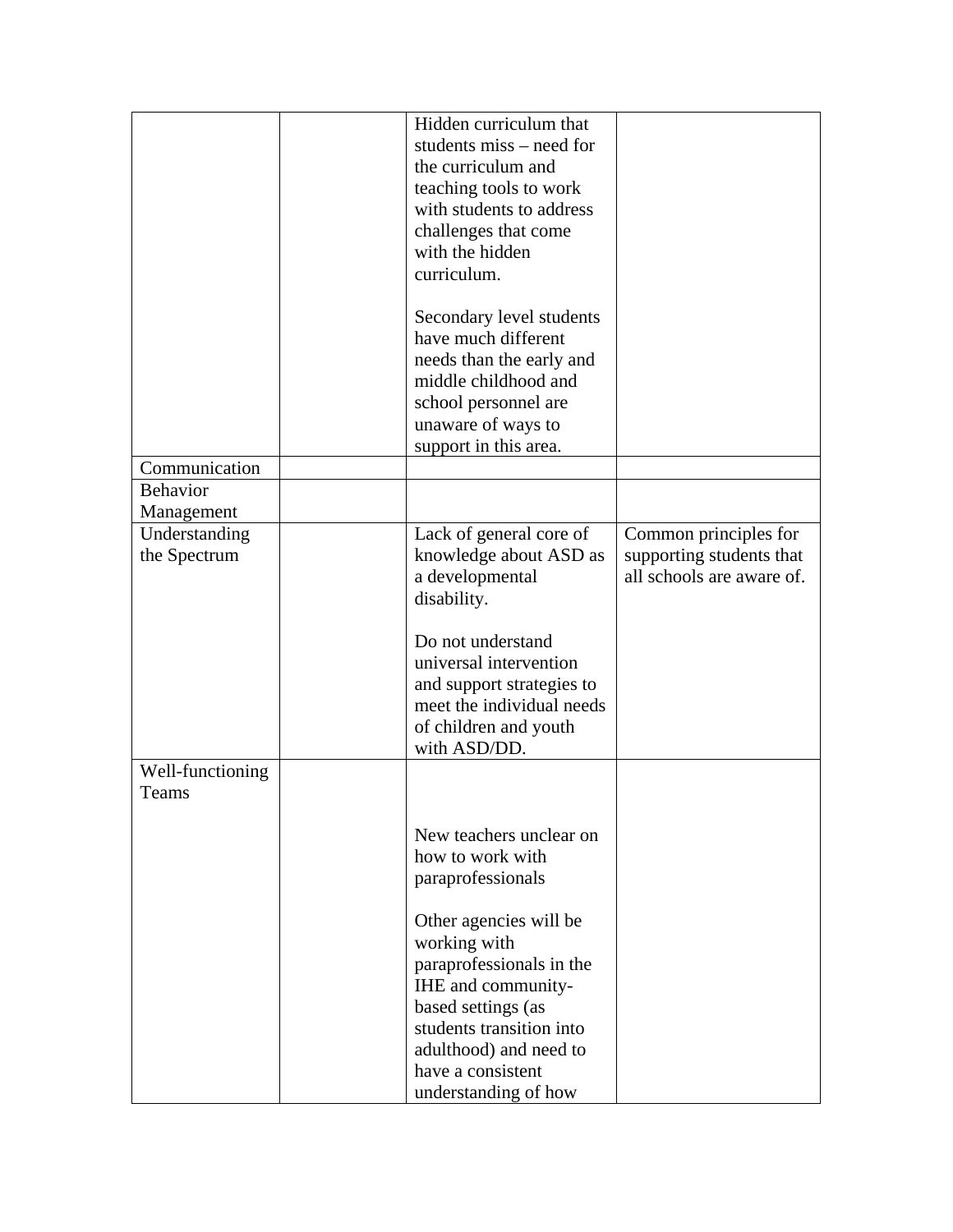|                   |                                                                                 | paraprofessionals are                                                                                                                                          |                                                                                                                                                                                   |
|-------------------|---------------------------------------------------------------------------------|----------------------------------------------------------------------------------------------------------------------------------------------------------------|-----------------------------------------------------------------------------------------------------------------------------------------------------------------------------------|
|                   |                                                                                 | involved and supporting                                                                                                                                        |                                                                                                                                                                                   |
|                   |                                                                                 | students.                                                                                                                                                      |                                                                                                                                                                                   |
| Meaningful        |                                                                                 |                                                                                                                                                                |                                                                                                                                                                                   |
| Participation for |                                                                                 |                                                                                                                                                                |                                                                                                                                                                                   |
| children and      |                                                                                 |                                                                                                                                                                |                                                                                                                                                                                   |
| youth with        |                                                                                 |                                                                                                                                                                |                                                                                                                                                                                   |
| ASD/DD and        |                                                                                 |                                                                                                                                                                |                                                                                                                                                                                   |
| Climate of        |                                                                                 |                                                                                                                                                                |                                                                                                                                                                                   |
| Relationships     |                                                                                 |                                                                                                                                                                |                                                                                                                                                                                   |
| (formerly         |                                                                                 |                                                                                                                                                                |                                                                                                                                                                                   |
| inclusion)        |                                                                                 |                                                                                                                                                                |                                                                                                                                                                                   |
| Resources         | Survey, public<br>meetings,<br>literature,<br>open-ended<br>text box<br>entries | Regional inequities<br>exist-different regions<br>of the state have access<br>to varying levels of<br>expertise, services, and to<br>evidence-based practices. | Regions specialize in<br>certain areas – districts<br>could call up a Center<br>with their need and<br>match them with<br>expertise across the<br>state.<br>Regional expert teams |
| Parents as        |                                                                                 |                                                                                                                                                                |                                                                                                                                                                                   |
| Partners          |                                                                                 |                                                                                                                                                                |                                                                                                                                                                                   |
| Continuum of      |                                                                                 |                                                                                                                                                                |                                                                                                                                                                                   |
| Services          |                                                                                 |                                                                                                                                                                |                                                                                                                                                                                   |

Other problems/needs that were identified by feasibility study group:

- Developmental disabilities: more information needed from this population. Not enough representatives with this DD population.
- No cohesive plan for training or model for training may lead to inconsistent implementation.
- Multiple initiatives in place for districts- having opportunities to use what is currently in place or efforts underway and either elaborate on them or modify.
- Need for someone to pull together the resources in one hub into the Center.
- Resources and funding remain unclear this could be muddy for legislators and other readers.
- The principles of inclusion might need to be clarified for this report.

## *Additional Discussion*:

The university relationship needs to include a focus on serving practitioners and not just grant funding and research (which is also critical but secondary given needs assessment findings).

The activities of the Center should not be solely financial – focus on programmatic needs and expertise. The universities will need to interact and support each other.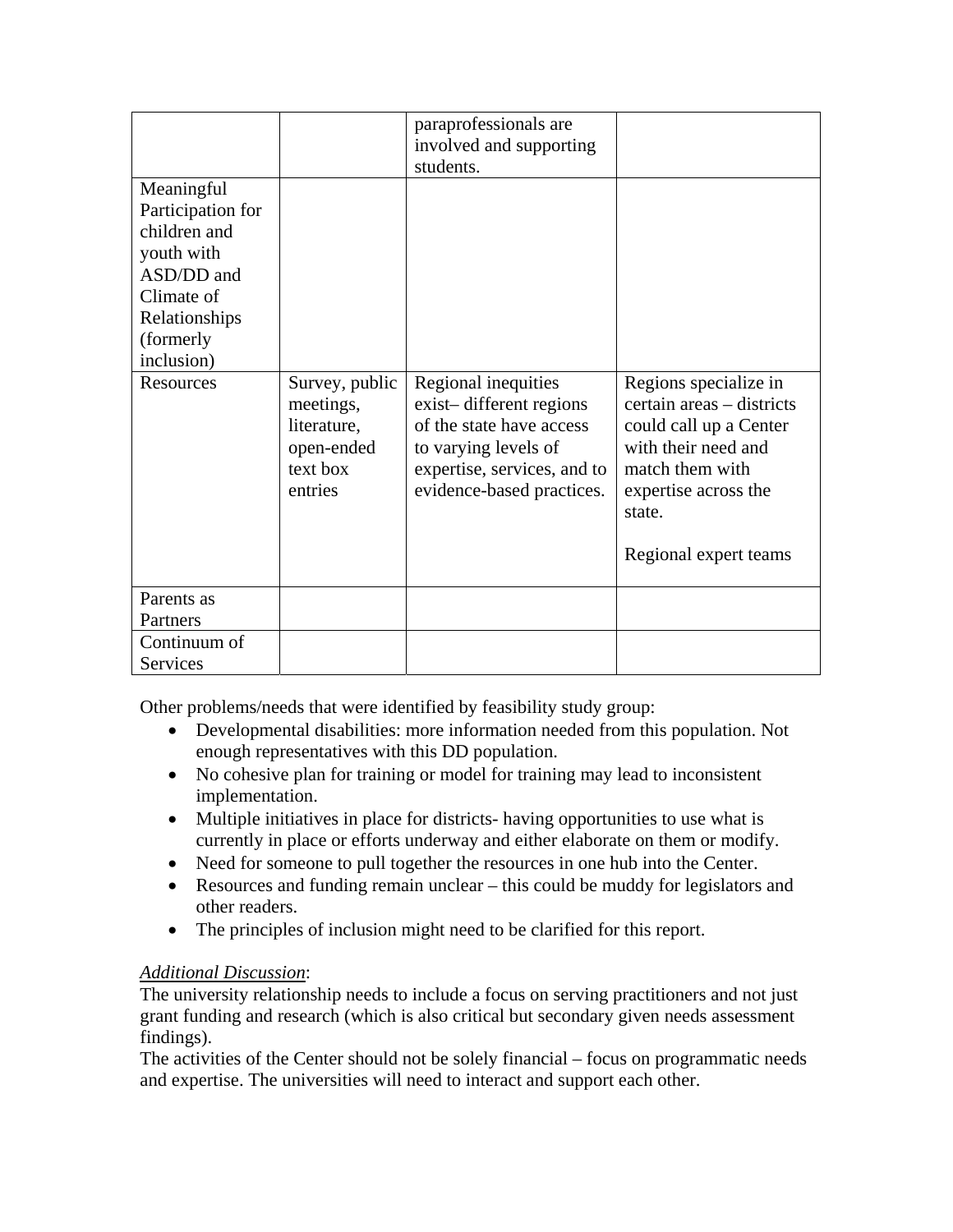Advisory board – role of UCEDD and others with federal or state mandated roles – should be included in an advisory capacity. Perhaps there is firmer language about the role of an advisory board with respect to a Center. Jonas suggested framing their role in the context of an *Executive council*, a group assigned that will have more say in the development, growth, and implementation of the Center and/or over the execution of a state plan might be an effective way to describe oversight needs.

If multiple stakeholder and/or vendors become involved in this effort (i.e. Center) we do not want the separate entity/silo approach to educating students – modules and training curriculum can transcend multiple areas. Experts in their areas could be responsible for developing tools and materials but cannot or should not operate independently or outside of the conceptual framework for this state plan.

University/PD/SDE partnerships – Connecticut has not been a partner in PD/training through or in partnership with the IHE like other states. This is an area that should be investigated further.

Look at current initiatives in the legislation such as the bullying and see where we can recommend addressing the needs of children and youth with ASD/DD. New certification regulations/profession al development CEU – X hours allocated to working with low incidence disabilities. Paraprofessional training requirements reviewed and revised. Focus on policies and practices that can be changed at the SDE/B23 levels. State data/registry to include subgroups of ASD and coding for developmental disabilities.

## *Concerns with Center Approach for Further Discussion/Exploration*:

Systems change model involves getting multiple stakeholders on the same page – RESC, SERC, IHE - There will need to be some consistency and comparability for all families. We can work with the RESC teams – don't think they have an issue with a Center of Excellence as a central party coordinating efforts, particularly if this new Center brings together collaborative partnerships. Another concern is making the Center too ASD/DD specific when there's an opportunity to reach all school personnel across all categories – many of the findings/recommendations are relevant to supporting all children with disabilities.

At undergrad level it should not be about teaching kids with ASD/DD – this occurs (or should occur) at the grad level.

Legislative intent is a statewide plan and coordinated approach to resources and agencies.

Recommendation Comments –

- Certificate programs (not certification) or endorsement areas course modules and sequences – how does this work?
- Knowledge of best practice techniques for those working with ASD/DD all stems back to knowing enough about the disabilities to plan an effective program.
- Teaching modules for teachers to share with their preservice students is one way to begin consistency in preservice preparation for this area.